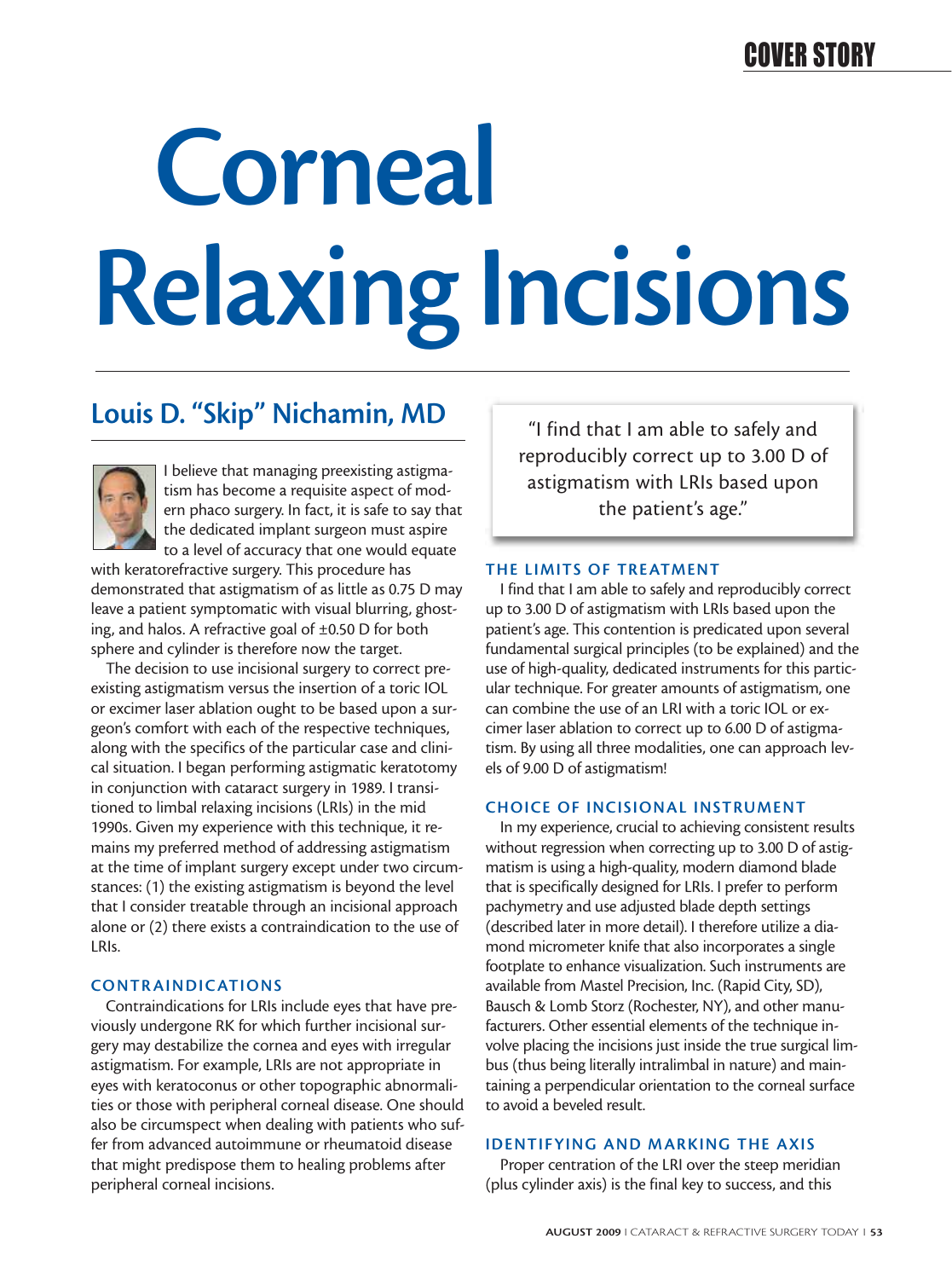step starts with a reliable orientation mark. Rather than place a single orientation mark (eg, at 6 o'clock, as is commonly practiced), I prefer to use multiple radial lines. My approach can be executed with exquisite accuracy based upon surgeons' innate linear and Vernier acuity sense. Mastel Precision, Inc., makes a modified four-ray marker for this purpose that does not require ink. I then determine the steep meridian from these marks using a

modified Mendez ring gauge. Bringing a diagram or plan into the OR can be of great help in reducing astigmatic errors.

#### **CHOOSING AND REFINING A NOMOGRAM**

For many years, I have been using an LRI nomogram specifically designed for IOL patients. The most recent refinement (Table 1) recommends adjusted blade depth

#### **TABLE 1. THE NICHAMIN AGE- AND PACHYMETRY-ADJUSTED (NAPA) INTRALIMBAL ARCUATE ASTIGMATIC NOMOGRAM**

#### **WITH-THE-RULE**

(Steep Axis 45º to 135º)

#### PREOPERATIVE **PAIRED INCISIONS IN DEGREES OF ARC**

| <b>CYLINDER, D</b> |    |    | 20- to 30-yo   31- to 40-yo   41- to 50-yo | 51- to 60-yo | 61- to 70-yo | 71- to 80-yo |
|--------------------|----|----|--------------------------------------------|--------------|--------------|--------------|
| 0.75               | 40 | 35 | 35                                         | 30           | 30           |              |
| 1.00               | 45 | 40 | 40                                         | 35           | 35           | 30           |
| 1.25               | 55 | 50 | 45                                         | 40           | 35           | 35           |
| 1.50               | 60 | 55 | 50                                         | 45           | 40           | 40           |
| 1.75               | 65 | 60 | 55                                         | 50           | 45           | 45           |
| 2.00               | 70 | 65 | 60                                         | 55           | 50           | 45           |
| 2.25               | 75 | 70 | 65                                         | 60           | 55           | 50           |
| 2.50               | 80 | 75 | 70                                         | 65           | 60           | 55           |
| 2.75               | 85 | 80 | 75                                         | 70           | 65           | 60           |
| 3.00               | 90 | 90 | 85                                         | 80           | 70           | 65           |

#### **AGAINST-THE-RULE**

(Steep Axis 0º to 44°/136º to 180º)

| <b>PREOPERATIVE</b> | <b>PAIRED INCISIONS IN DEGREES OF ARC</b> |    |                              |              |                 |              |
|---------------------|-------------------------------------------|----|------------------------------|--------------|-----------------|--------------|
| <b>CYLINDER, D</b>  | $20 -$ to $30 -$ yo                       |    | $31 -$ to 40-yo 41- to 50-yo | 51- to 60-yo | 61- to $70-y$ o | 71- to 80-yo |
| 0.75                | 45                                        | 40 | $40^{1}$                     | 35           | 35              | 30           |
| 1.00                | 50                                        | 45 | 45                           | 40           | 40              | 35           |
| 1.25                | 55                                        | 55 | 50                           | 45           | 40              | 35           |
| 1.50                | 60                                        | 60 | 55                           | 50           | 45              | 40           |
| 1.75                | 65                                        | 65 | 60                           | 55           | 50              | 45           |
| 2.00                | 70                                        | 70 | 65                           | 60           | 55              | 50           |
| 2.25                | 75                                        | 75 | 70                           | 65           | 60              | 55           |
| 2.50                | 80                                        | 80 | 75                           | 70           | 65              | 60           |
| 2.75                | 85                                        | 85 | 80                           | 75           | 70              | 65           |
| 3.00                | 90                                        | 90 | 85                           | 80           | 75              | 70           |

*Blade depth setting is at 90% of the thinnest pachymetry.*

*Abbreviation: yo, year-old.*

(Reprinted with permission from Slack Incorporated: Gills JP. *Complete Surgical Guide for Correcting Astigmatism: an Ophthalmic Manifesto*. Thorofare, NJ: Slack Incorporated; 2003.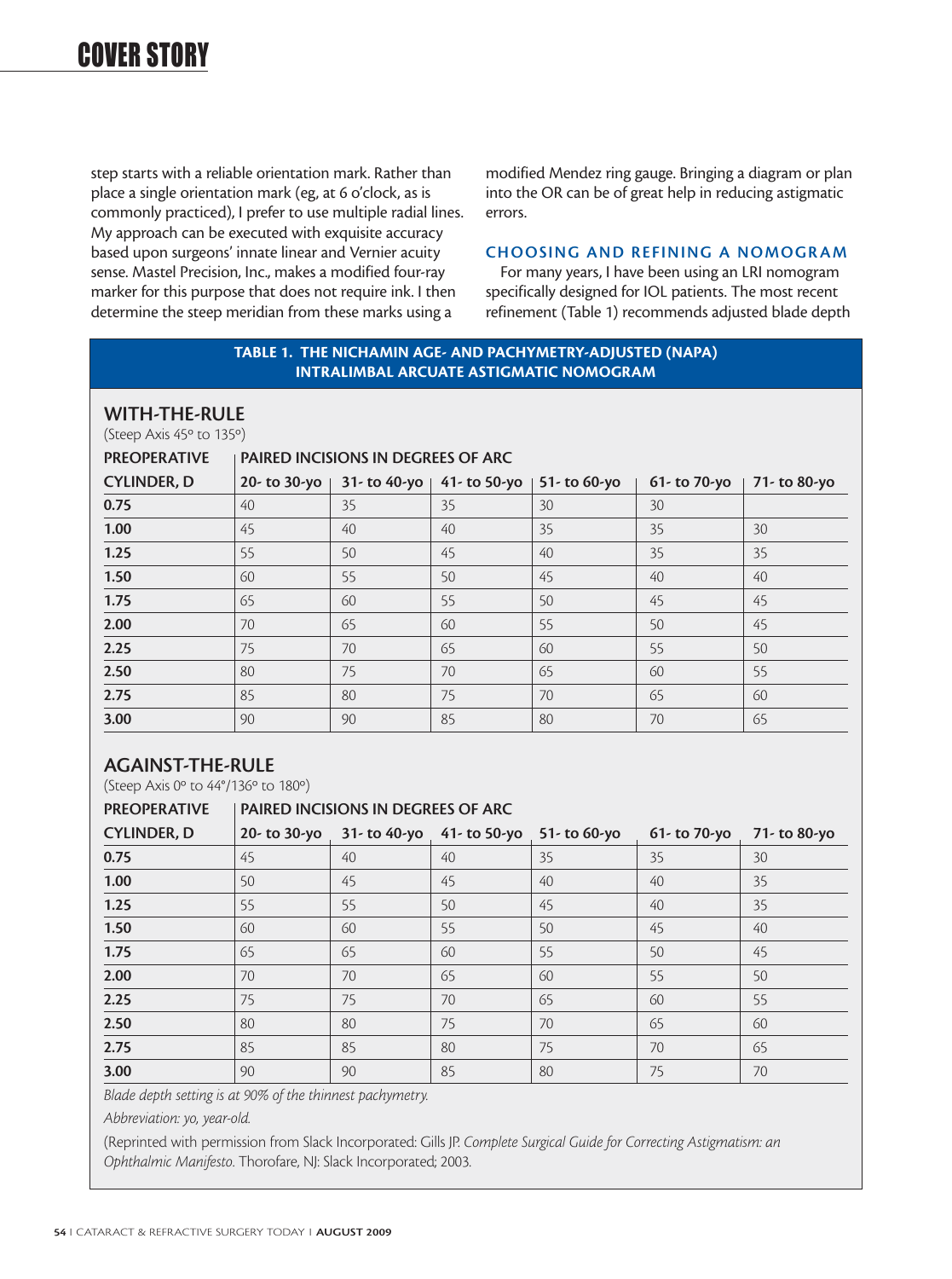settings that are based upon 90% of the thinnest pachymetry readings found over the intended incision sites.

#### **UNDER- AND OVERCORRECTIONS**

For undercorrections, one should inspect the incisions and verify that they are of adequate arc length and depth. If not, one may lengthen or deepen them. I rarely encounter this problem, thanks to my use of the NAPA (Nichamin Age- and Pachymetry-Adjusted) nomogram and adjusted settings at the time of the incision's placement.

For overcorrections, I strongly recommend against creating additional incisions, which may produce unpredictable results and long-term instability. Rather, I use the excimer laser for further enhancements.

*Louis D. "Skip" Nichamin, MD, is the medical director of the Laurel Eye Clinic in Brookville, Pennsylvania. He acknowledged no financial interest in the products or companies mentioned herein. Dr. Nichamin may be reached at (814) 849-8344; nichamin@laureleye.com.* 

## **Roger F. Steinert, MD**



This article reviews 10 key elements of performing safe and successful astigmatism surgery beginning with your very first case. The steps are presented in the order in which they are performed.

#### **No. 1. OBTAIN CORNEAL TOPOGRAPHY PREOPER ATIVELY**

At the outset, only surgically treat symmetrical astigmatism. Asymmetrical axes or quantities of astigmatism may respond more variably than symmetrical astigmatism. Never perform astigmatic incisions on a highly irregular pattern such as mild keratoconus or pellucid degeneration; only a topographic map will detect mild cases.

Take a copy of the printed topographic map with you to the OR, where you will place the printout upside down or sideways, depending on your position, so that the map's orientation is the same as the eye's when the patient is supine. Triple-check the orientation of your incisions. The worst common mistake is to place the incisions on the flat meridian, 90º away from the correct orientation.

#### **NO. 2. MARK THE CORNEA**

Anatomical landmarks are often challenging to employ. Conjunctival and episcleral blood vessels may change appearance due to the vasoconstricting dilating drops. Iris "Choose a nomogram that includes age as a variable in addition to the amount of astigmatism."

landmarks may be difficult to locate when the pupil is widely dilated. Before beginning the case, place orientation marks with a surgical marking pen while the patient is upright. Most surgeons do well with marks at the 3- and 9-o'clock positions. Vertical marks at the 6- and 12-o'clock positions pose difficulty in many patients due to coverage of the limbus above and below by the eyelids.

Cyclotorsion in the supine position is common and is compounded by the fact that, with the patient draped, precisely determining the horizontal meridian is very difficult. Errors exceeding 15º are frequent without accurate marks. When you stand back and observe, if you feel that your marks may be slightly off the horizontal meridian, place new ones.

#### **NO. 3. PLAN TO TREAT CORNEAL ASTIGMATISM**

Plan the surgery using the corneal—not the refractive astigmatism. The cataract may significantly alter the amount of astigmatism measured on manifest refraction.

#### **No. 4. USE AN APPROPRIATE NOMOGRAM**

Choose a nomogram that includes age as a variable in addition to the amount of astigmatism. Age has a large impact on the cornea's response to incisions: an 80-yearold responds twice as much as a 40-year-old to the same incision.

The nomogram should employ degrees rather than measurements of length such as millimeters. Using degrees to measure the distance around a circle is natural, whereas a straight linear measurement is awkward.

#### **NO. 5. CHOOSE A SUITABLE MARKING SYSTEM**

The marking instrument(s) must be understandable and convenient to you. There are probably 100 marking systems on the market. Some have a single adjustable marker, whereas others have multiple markers, each with a fixed size. Check out the products of several reputable manufacturers before making a purchase.

#### **NO. 6. SELECT A WELL-DESIGNED KER ATOME**

Use a diamond knife with easy-to-use depth settings. Most peripheral corneal incisions are done at 600 µm, so a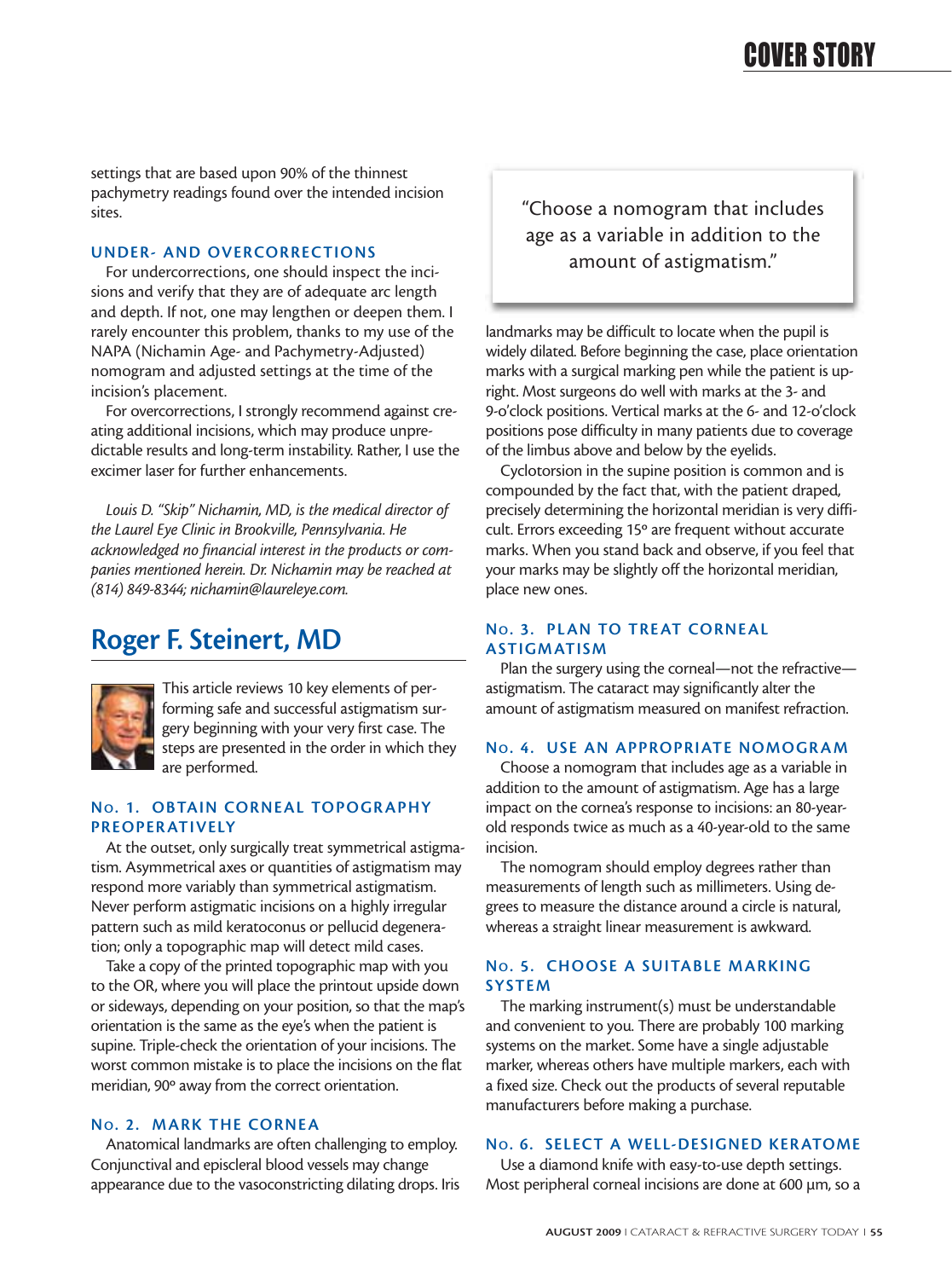micrometer-type adjustable blade is unnecessary and a source of error.

The keratome's footplates should allow you to see the blade under the microscope. The traditional orientation of diamond knives' footplates obscures the surgeon's view of the blade as he or she creates the incision. When you look down through the microscope, the handle of the blade should be perpendicular to the peripheral cornea, which means that the handle will be tilted away from the vertical meridian relative to the ceiling and floor (and the optical pathway of the microscope). The blade must be visible with the handle tilted.

#### **NO. 7. PLACE INCISIONS IN THE NEAR-CLEAR AVASCULAR CORNEA**

Technically best known as *peripheral corneal relaxing incisions* but widely called *limbal relaxing incisions*, their proper location is just central to the fine limbal vessels. Sometimes, a large peripheral vessel's ingrowth will force you to cut into limbal vessels, but the presence of blood vessels typically stimulates stronger wound healing and therefore less effect. Avoiding the vascular areas is desirable when possible.

Peripheral incisions are safer than more centrally located clear corneal incisions, because the former heal more reliably in elderly patients (more central incisions sometimes will remain unhealed for months). They are also safer because they are less likely to cause irregular astigmatism due to their maximum distance from the central visual axis.

#### **NO. 8. MAKE THE ASTIGMATIC INCISIONS FIRST**

Place the relaxing incisions at the beginning of the case on a dry cornea. They will influence the location of the cataract surgical incisions. If you place the cataract incisions first, the subsequent astigmatic incisions may intersect and cause major problems with the wound's sealing.

If the astigmatic incision and the main phaco incision or sideport incision are in the same zone, the operativeaccess incision can begin inside the astigmatic incision. Because the cornea is relatively dry when the incisions are made, if the astigmatic incision is too deep, you will recognize any perforation immediately by the appearance of a bead of aqueous humor and will be able to stop before you have a large leak that requires suturing.

#### **NO. 9. WHEN IN DOUBT, DO LESS**

An undercorrection is fixed by simply extending the initial incisions or adding new ones that are slightly more central in clear cornea. The repair of an overcorrection requires opening the incisions, debriding any epithelial plug, suturing, and removing the sutures after healing. The final refractive outcome will be much less predictable.

#### **NO. 10. TIME YOUR POSTOPER ATIVE DRUG REGIMEN APPROPRIATELY**

Have patients use antibiotics until the incisions are healed, when fluorescein no longer enters them during testing. Otherwise, the incisions are potential sites for infectious keratitis that can severely damage the cornea and patients' subsequent visual acuity. Healing is usually complete within 1 week but, in elderly patients, occasionally continues for 1 month or longer.

Patients should administer topical corticosteroids and nonsteroidal anti-inflammatory drugs as after routine cataract surgery unless an under- or overcorrection has occurred. Corticosteroids reduce wound healing, so modifying the dosage can (mildly) influence the refractive outcome.

*Roger F. Steinert, MD, is a professor and chair of ophthalmology, a professor of biomedical engineering, and the director of the Gavin Herbert Eye Institute at the University of California, Irvine. Dr. Steinert may be reached at steinert@uci.edu.*

### **R. Bruce Wallace III, MD**



Until recently, we cataract surgeons were able to ignore visually significant postoperative astigmatism. Our patients did not expect freedom from glasses, and Medicare helped to cover the cost of their postoperative spectacles. Because the

popularity of refractive cataract surgery is rising rapidly, however, patients are now disappointed if they remain dependent on glasses after the procedure. An important factor in their satisfaction is effective astigmatic correction. In particular, this article focuses on peripheral corneal relaxing incisions, also called *limbal relaxing incisions* (LRIs). Although I am not fond of the latter term, it is omnipresent in the medical literature and our everyday discussions, so I will use it in this article.

Why are fewer than 30% of US surgeons currently using LRIs? Many do not think these incisions work or feel that they are unpredictable. Others believe that correcting astigmatism is not worth the expense and learning curve associated with LRIs. However, as a growing number of surgeons begin implanting presbyopia-correcting IOLs, many are adding LRIs to their lens surgery. After teaching courses on LRIs for more than a decade, I have found that surgeons are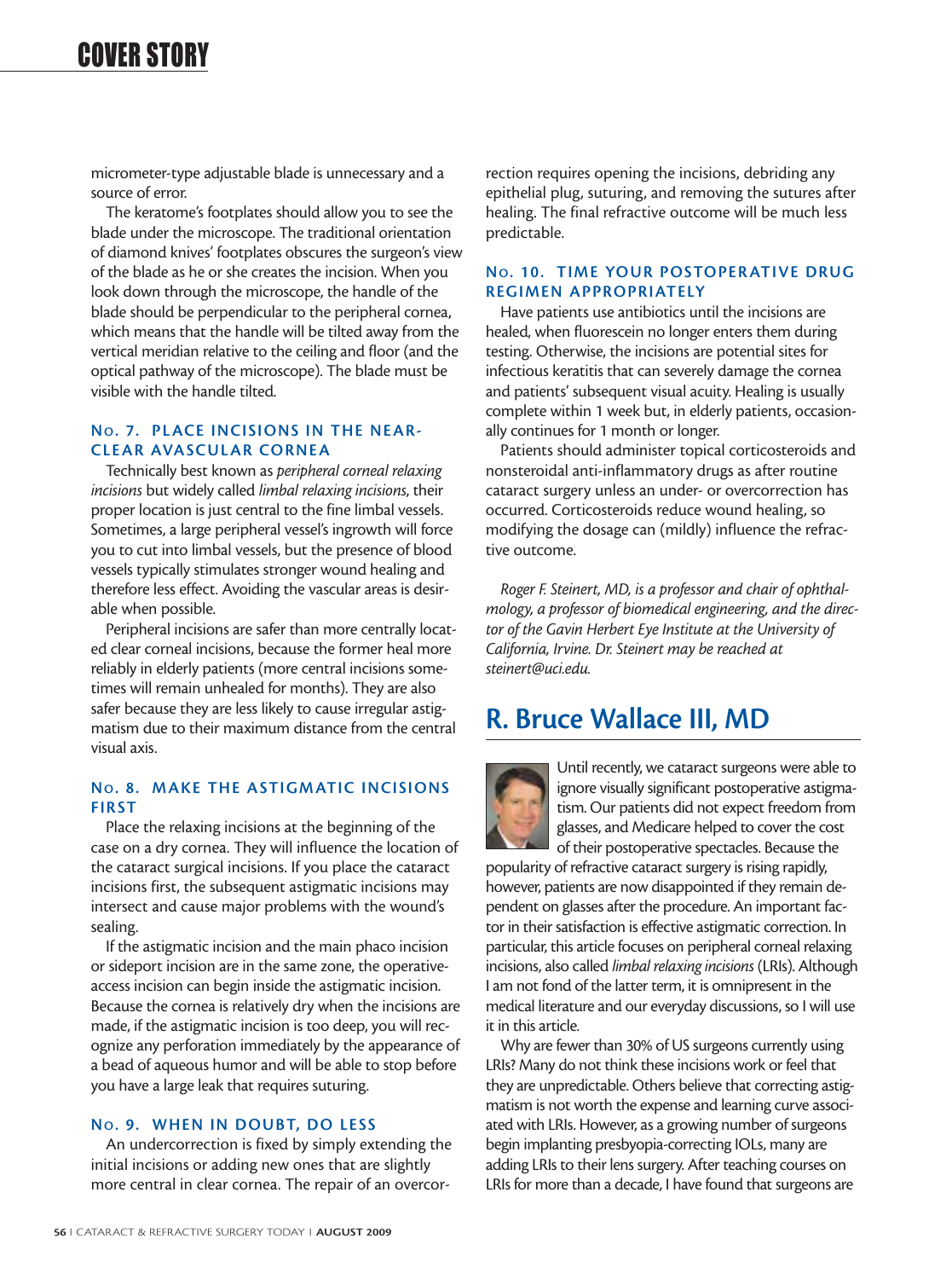likely to rely on these incisions when treating patients who want to reduce their need for glasses, once these ophthalmologists really believe that LRIs are safe and predictable and they have confidence in the instrumentation and the surgical technique.

#### **GETTING STARTED: KEEP IT SIMPLE**

A stumbling block in the adoption of LRIs is the confusing myriad of surgical planning protocols, instrumentation, and techniques. Determining which nomogram and set of instruments to use can be challenging, and unlike with phaco equipment, sales representatives for instrument manufacturers usually are not visiting our surgery suites to demonstrate the latest in LRI technology.

A few tips on how to choose the most user-friendly and least confusing instruments are to

• Keep the number of instruments to a minimum

• Look for a Mendez axis marker

• Recognize that the best LRI blades usually are diamond,

are trifaceted, and feature a single footplate

• Remember that titanium lasts longer than stainless steel

Wet labs at major meetings, such as those of the AAO and ASCRS, are one way to "test drive" various LRI methods. One real advantage of LRIs is how quickly a surgeon can learn the procedure in this setting. The pig cadaver eye offers excellent simulation of an LRI on the human cornea. In just minutes, novice LRI surgeons can master the proper hand movements and instrument alignment.

#### **SURGICAL TECHNIQUE**

The goal for astigmatic control should be to leave cylinder of less than 0.75 D at any axis. Most patients enjoy good UCVA with this degree of astigmatism. One study suggested a benefit to leaving some residual against-the-rule cylinder to improve patients' uncorrected near vision after cataract surgery.<sup>1</sup> Surgeons implanting presbyopia-correcting IOLs or using a monovision approach will not find this technique advantageous, because more than 1.00 D of cylinder compromises distance visual acuity.

One of the more challenging tasks that we face is deciding which preoperative astigmatic measurements to perform when planning a surgical correction. Do we

#### **THE WALLACE LRI NOMOGRAM**

The nomogram assumes that all cataract incisions are performed temporally and are relatively astigmatically neutral. When using this nomogram, if the patient's age/astigmatism is at the dividing point

- Choose the shortest incision
- Select one incision over two

#### **TABLE 1. THE SPECIFICS**

| FOR WITH-THE-RULE AND OBLIQUE ASTIGMATISM |                  |                  |                  |                  |                 |  |
|-------------------------------------------|------------------|------------------|------------------|------------------|-----------------|--|
| Astigmatism, D 40- to 50-yo               |                  | 50- to 60-yo     | 60- to 70-yo     | 70- to 80-yo     | 80-yo and older |  |
| 1.00 to 1.50                              | $60^{\circ}$ (1) | $50^{\circ}$ (1) | $50^{\circ}$ (1) | $40^{\circ}$ (1) | $30\infty(1)$   |  |
| 1.50 to 2.00                              | $70^{\circ}$ (1) | $70^{\circ}$ (1) | $70^{\circ}$ (1) | $60^{\circ}$ (1) | $60\infty(1)$   |  |
| 2.00 to 2.50                              | $60^{\circ}$ (2) | $60^{\circ}$ (2) | $60^{\circ}$ (2) | $70^{\circ}$ (1) | $70\infty(1)$   |  |
| 2.50 to 3.00                              | $70^{\circ}$ (2) | $70^{\circ}$ (2) | $70^{\circ}$ (2) | $60^{\circ}$ (2) | $60\infty(2)$   |  |
| 3.00 to 4.00                              | $80^{\circ}$ (2) | $80^{\circ}$ (2) | $80^{\circ}$ (2) | $70^{\circ}$ (2) | $70\infty(2)$   |  |
|                                           |                  |                  |                  |                  |                 |  |

#### **FOR AGAINST-THE-RULE ASTIGMATISM**

|                                                                                  | Astigmatism, D 40- to 50-yo | 50- to 60-yo     | 60- to 70-yo     | 70- to 80-yo     | 80-yo and older  |  |
|----------------------------------------------------------------------------------|-----------------------------|------------------|------------------|------------------|------------------|--|
| 1.00 to 1.50                                                                     | $60^{\circ}$ (1)            | $50^{\circ}$ (1) | $40^{\circ}$ (1) | $40^{\circ}$ (1) | $30^{\circ}$ (1) |  |
| 1.50 to 2.00                                                                     | $70^{\circ}$ (1)            | $60^{\circ}$ (1) | $60^{\circ}$ (1) | $60^{\circ}$ (1) | $40^{\circ}$ (1) |  |
| 2.00 to 2.50                                                                     | $60^{\circ}$ (2)            | $80^{\circ}$ (1) | $80^{\circ}$ (1) | $70^{\circ}$ (1) | $60^{\circ}$ (1) |  |
| 2.50 to 3.00                                                                     | $70^{\circ}$ (2)            | $70^{\circ}$ (2) | $70^{\circ}$ (2) | $60^{\circ}$ (2) | $60^{\circ}$ (2) |  |
| 3.00 to 4.00                                                                     | $80^{\circ}$ (2)            | $80^{\circ}$ (2) | $80^{\circ}$ (2) | $70^{\circ}$ (2) | $70^{\circ}$ (2) |  |
| Abbreviation: yo, year-old. (1) denotes one incision, (2) denotes two incisions. |                             |                  |                  |                  |                  |  |